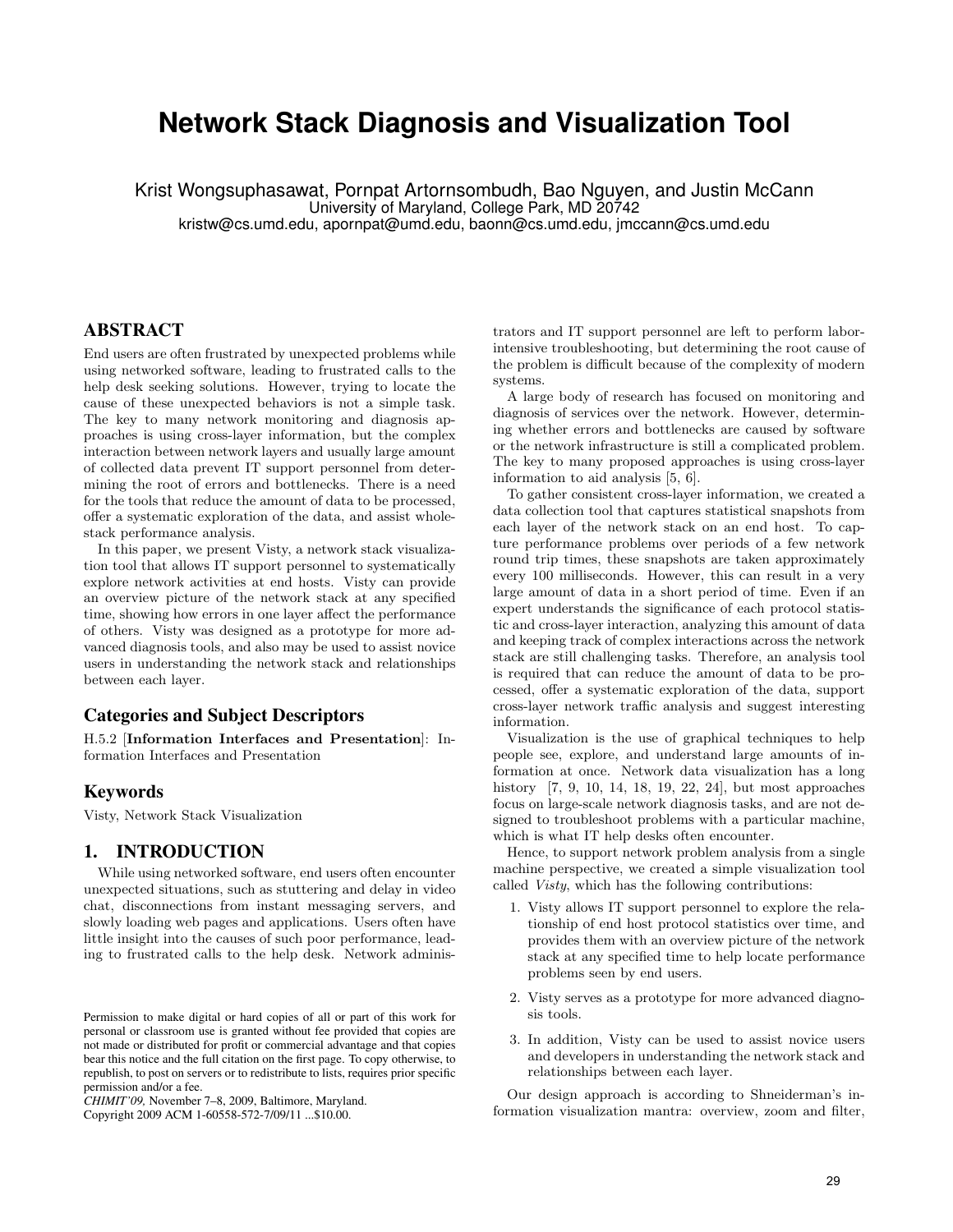details on demand [23]. An abstract representation of the network stack and a timeline are used to reduce the amount of data shown on screen and to provide an overview of the network stack over time; zooming and filtering are employed to provide systematic exploration; color-coding techniques suggest interesting spots in the data; and detail information is hidden until it is requested.

Visty loads the data provided by our end host data collection tool and creates the network stack visualization. Users first select a period of time from the timeline that displays all running applications over time. By relating all in-layer and cross-layer information within the selected period of time together, Visty can build the network stack for that timespan. It allows the users to see all traffic being passed over the network stack. Users can then use zooming, filtering and color-coding mechanisms to further explore the data.

The rest of this paper is organized as the following: Section 2 covers the relevant history of network diagnosis and network visualization tool. Section 3 describes motivation. Section 4 defines terms that are used throughout the paper. Section 5 explains high-level design concepts. We introduce Visty and discuss implementation in Section 6. We describe use case example and findings from collected data in Section 7 and conclude in Section 9.

# 2. RELATED WORK

A large body of research on network performance monitoring and diagnosis had been done. Many researchers had presented ideas that were relevant to this study. We divided these related researches into two areas: cross-layer network diagnosis and network traffic visualization tool.

#### 2.1 Cross-Layer Network Diagnosis

Some approaches to network diagnosis focus on performance of a single layer [16, 17, 20, 26, 27]. While such approaches are useful, they cannot give an accurate picture of overall system performance since losses at one layer may or may not cause problems at other layers. For example, backoff and retransmissions on a wireless link do not necessarily mean that higher-level protocols such as TCP are limited by the wireless link; TCP losses may be occurring somewhere else in the network.

Some enterprise network researchers use a cross-layer view to detect the causes of network defects. There are two different approaches in enterprise network diagnosis: centralized and decentralized.

On the centralized side, Cheng et al. [12, 13] developed the Jigsaw framework for enterprise wireless network diagnosis. From raw frame data, Jigsaw reconstructs a complete description of all link and transport-layer conversations. Using this synthesized information, Jigsaw provides a global view of the network. However, to achieve this goal, Jigsaw requires a centralized system to collect and monitor data from all network nodes. In other words, Jigsaw focuses on large scale monitoring tasks while our work here focuses on the single host viewpoint.

On the other hand, Chandra et al. [11] developed a decentralized system called WifiProfiler. Unlike Jigsaw, WiFiProfiler relies upon peer diagnosis among clients without the involvement of system administrators. The analysis tool must be installed on every client to collect data. Those data was later exchanged between peers. The clients could then use the exchanged data to analyze across the network layers to locate the problems. Although WiFiProfiler was designed from the end user perspective, it requires cooperation between users, which could be difficult to achieve.

In this study, we also use cross-layer information to solve network diagnosis problems. However, our approach is different from the other alternatives because it is based on visualization rather than rule-based inference or data mining techniques.

#### 2.2 Network Traffic Visualization Tool

Other approaches to network data visualization focus on network traffic diagnosis tasks. One of the earliest works in this theme was SeeNet by Becker, et al. [9]. SeeNet visually represents the amount of data being sent between two network nodes using three visualization techniques: static displays, interactive controls, and animation. Two of these use geographical relationships, while the third is a matrix arrangement that gives equal emphasis to all network links. With this tool, an administrator can easily identify overloaded nodes as well as the data flow between them.

Later work includes from Ball [7], Patwari [22] and Kim [18] describes various visualization techniques applied to support network traffic analysis and management tasks. NetGrok [10] employs zoomable interfaces and treemaps to make the network structure and traffic flow information more visible to network administrators.

Several authors have applied visualization techniques to network security problems. McPherson et al. [19] use histograms to summarize coarse data collected from TCP and UDP ports; activity levels are color-coded to help users easily uncover interesting security events. In a similar effort, Tehsin et al. [24] propose a visualization of packet headers to highlight the features of the network data most vulnerable to attacks.

Gerald Combs et al. [15] developed Ethereal, which was later renamed to Wireshark. Wireshark captures data from an ongoing network connection and perform offline and online analysis. It provides a graphical front-end and many information sorting and filtering options that allow the user to analyze traffic being passed over the network. Wireshark is able to display the packet encapsulation and protocol fields along with their interpretation for many different networking protocols. It also provides simple visualizations, such as simple timeline and throughput graphs. However, it does not provide a visualization for cross layer analysis. In addition, Wireshark depends on packet-level capture on a given interface. Our data collection tool collects protocol statistics across the entire host, and as such should be more scalable.

Most current network analysis tools such as WireShark[21], Nagios[8], and INAV[25], focus on traffic diagnosis tasks. Data is collected from different protocols and visualized in forms of log tables or summarized graphs. Some data analysis techniques such as sorting, filtering or color coding are applied to enhance the data readability. Those visualizations are useful in analyzing data from a single layer or identifying the data trends. However, it is not easy to interpret the relationships between particular data coming from different network layers. By organizing network data the way people think about it—as a protocol stack—and visualizing the connections between all protocol layers, Visty helps users explore and highlight the cross-layer relationships. Moreover, by taking the advantages of zoomable interfaces, Visty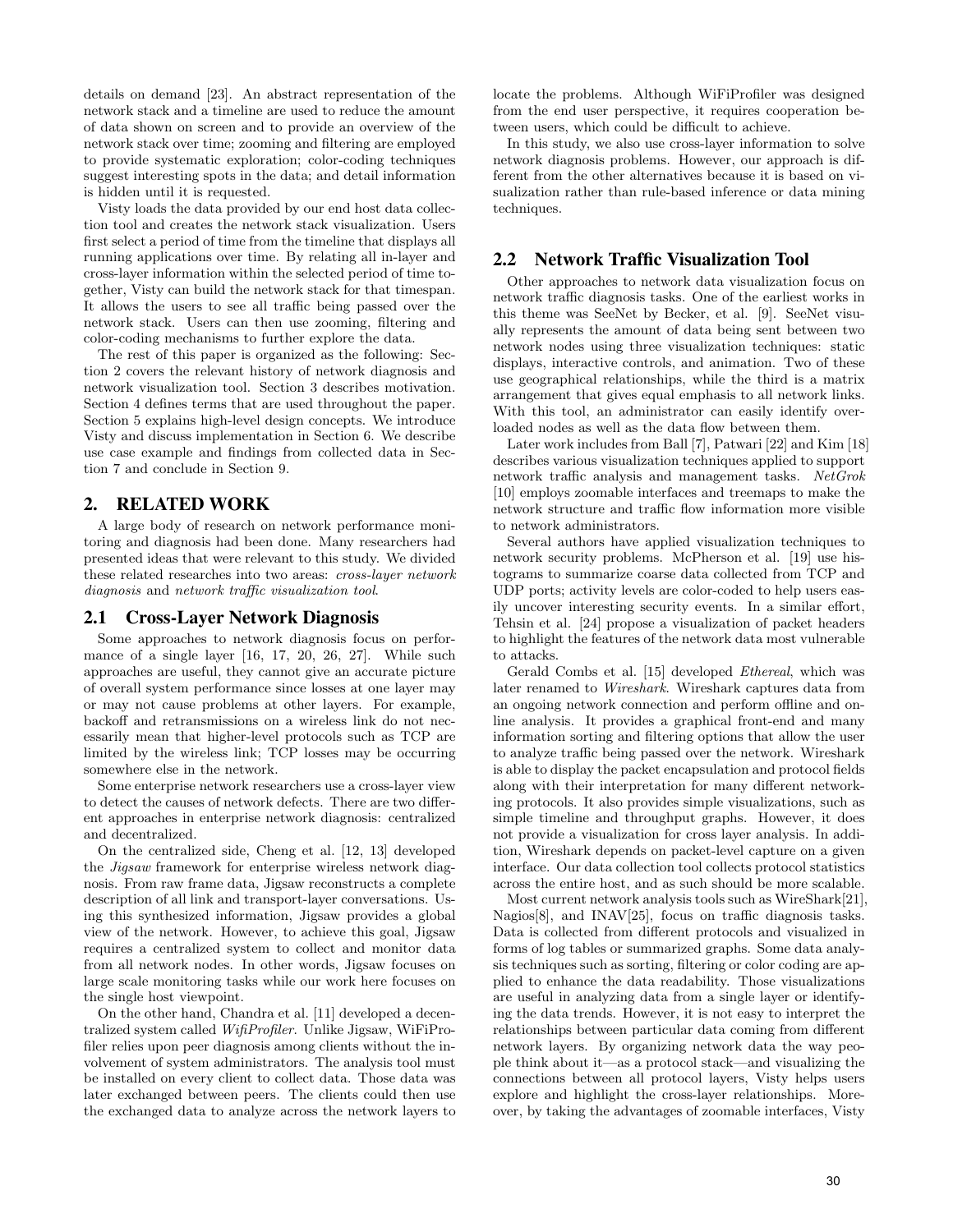users can analyze those relationships in different levels of abstraction.

The idea of visualizing data by querying data from different time slots is done in RRDTool based tools such as Cricket[3], Munin[4], and Big Brother[2]. However, these tools lack the ability to search time series, which would allows the users to effectively explore and identify the time slots of interest. In contrast, the timeline searching bar in Visty enables users to quickly navigate through the network data over time. Using this interactive interface, users can first scan the data as a whole to get some hints about problem areas, and then zoom into particular time slots to get the insights.

# 3. MOTIVATION

Applications which run over the network can encounter many problems. For example, an instant messaging application that was working fine could suddenly fail every outgoing message attempt, creating frustrated users. The IT help desk is then called to solve the problem. However, these kinds of problems can come from any point of the system, from the application code, network congestion, or even hardware error.

Locating the causes of the problem is a difficult task because the abstract interface provided between protocol layers does not include much diagnostic information. The main challenge is that each layer of the network architecture cannot be looked at in isolation. Errors or performance problems at each layer may be compounded by layers above and below, making it impossible for one layer to distinguish its own problems.

Furthermore, the amount of data collected via a network trace can be very large even for a very short period of time. For example, our data collection tool collects protocol statistics from the entire network stack approximately every 100 milliseconds. This amount of data requires significant time and effort to analyze without assistance from a proper analysis tool.

To the best of our knowledge, current network analysis and monitoring tools do not provide an appropriate support for cross-layer network traffic analysis, which can relate and track the cross-layer abstraction. Therefore, there is a need for an analysis tool than can assist network administrators in analyzing cross-layer information from a single machine viewpoint.

Visualization takes advantage of human visual perception to allow users to see, explore, and understand large amounts of information at once. This makes it possible to improve the understanding of the network stack captured by the underlying data and the complex interactions between network layers.

Therefore, we created Visty, a network stack visualization tool, which displays a graphical representation of the network stack and relationships between each layer, and allows users to explore the data via user interaction. Unlike other network tools, which focus on packets captured at network interfaces, Visty visualizes the flow of network traffic across layers within a host. While packet captures are useful, they provide little insight when packets are not transmitted software bugs, slow applications, and backoffs to avoid contention are hidden to capture-based tools. By looking at the entire network stack, Visty enables users and systems administrators to diagnose which network layers are experiencing degraded performance. In the future, more features related to automated performance diagnosis can be added to assist analysis. Visty can also be used for educational purposes at the starting point of studying networks by showing examples of real network stacks to end users and developers unfamiliar with network protocols.

## 4. DATA DICTIONARY

Before discussing our implementation in detail, we define the entities in our network stack ontology:

A Module is a generic type of modules in the network layer, e.g., Firefox, TCP, IP, or Ethernet. If we compare this to object-oriented programming, Module will be like a class.

A ModuleInstance is an instance of a Module that exists over a period of time, e.g.,  $Firefox(PID=\#1)$ , Firefox(PID=#2), IP 10.1.1.1, IP 192.168.0.1. A ModuleInstance is analogous to an object in object-oriented programming.

A ModuleSnapshot is a collection of a ModuleInstance statistics at a point in time, e.g., "Firefox(PID= $\#1$ ) at 4/30/2009 11:01:03". All the data (number of bytes in, numbers of bytes out, number of errors, retransmissions) is collected here.

A Relationship is a relationship between ModuleInstance, e.g.,  $Firefox(PID=\#1)$  is above Socket( $fd=7$ ), which is above "TCP conn. 192.168.0.1:42295  $\leftrightarrow$  www.google.com:http".

# 5. HIGH LEVEL DESIGN

The data used by Visty is collected over a period of time, which may be hours, days, or possibly weeks. Displaying the network stack for the entire data set may be not desirable, especially when the data is very large. Users specify a time range that they are interested in. Then, the first question users might encounter is, "When is the interesting time period that I should look at?" So, we design a timeline panel to give an overview of the data by showing the lifetime of all applications. Users then can specify the duration from the timeline, using the knowledge of when applications were running to help them make their decision.

After the users specify the time period, Visty fetches all the required information from the database and builds the network stack. A major goal of Visty is to reveal insight into every part of the networking stack, from device drivers to transport protocols to applications. The module instances (e.g., an application, TCP connection, or an Ethernet interface) are represented as boxes and placed on the screen according to their layers— applications at the top, down to physical interfaces at the bottom. Lines are drawn from each module instance to all its dependencies to express the relationships between module instances.

Sometimes, module instances are unrelated to the analysis of a given stack trace, for example when a particular application is being diagnosed. In such cases, users should be able to filter out these modules. Therefore, we add filtering mechanisms that allows users to remove such module instances from the stack.

Each module instance contains detail information: number of packets in, number of packets out, number of errors, etc. It is not possible to show all the information on the screen at the same time. Therefore this information is hidden by default. Users can click on a module instance to view detail information.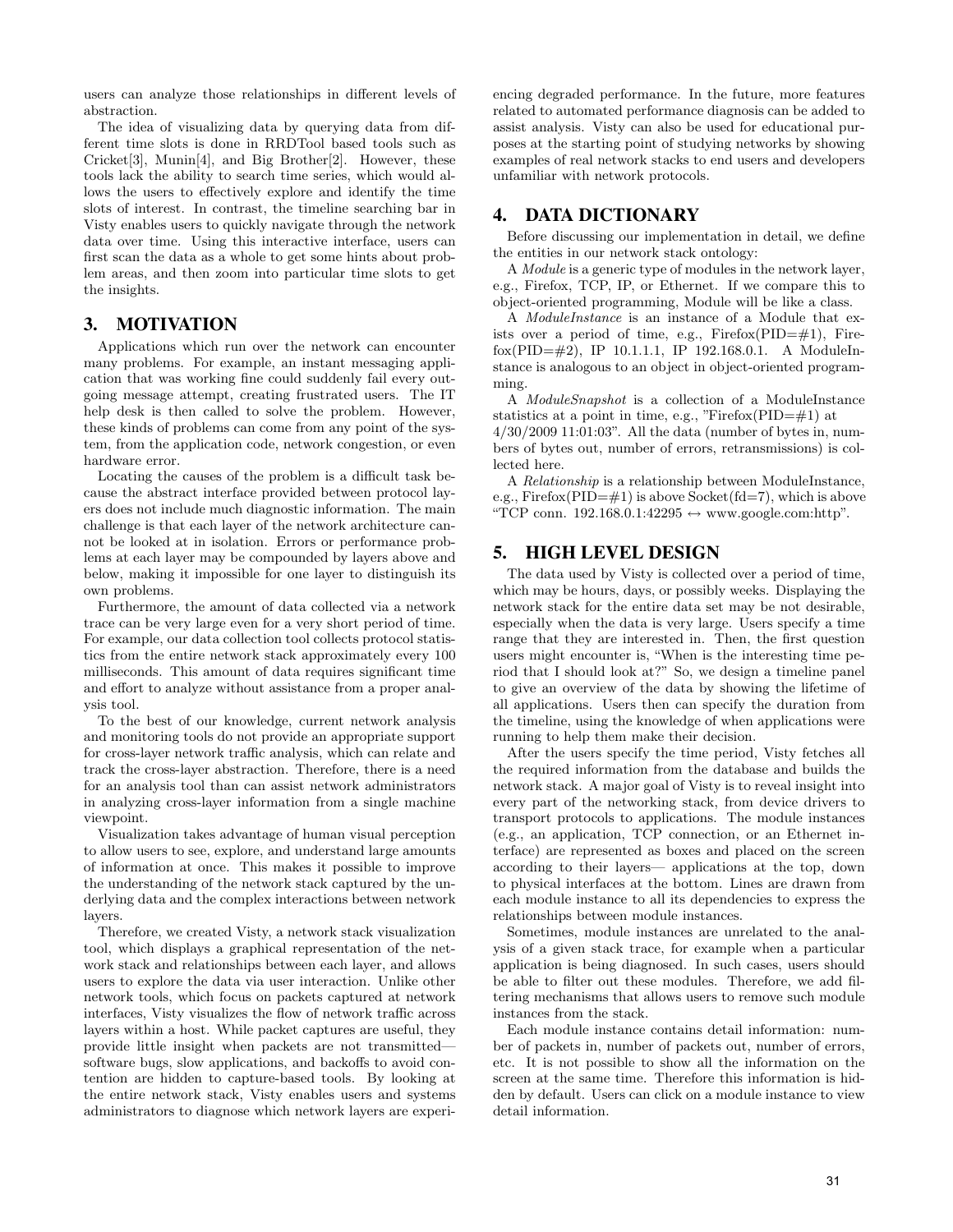

Figure 1: Visty - The timeline panel on the top displays lifetime of all applications. The user can draw a selection (black rectangle) on the timeline to specify the range of interest and click on "Create Network Snapshot". The result network stack is displayed in the bottom left part of the screen. The control panel in the bottom right can be used to specify color-coding scheme or additional labels on the module instances and filter non-relevant module instances. Please see filtered, labeled and color-coded network stack in Figure 2.



Figure 2: Network stack from 12pm to 3pm on Apr 23 - The users filtered out non-relevant instances, and use green and red to represent high numbers of incoming packets and errors, respectively. The first and second numbers under the module instance name are number of incoming errors and packets, respectively.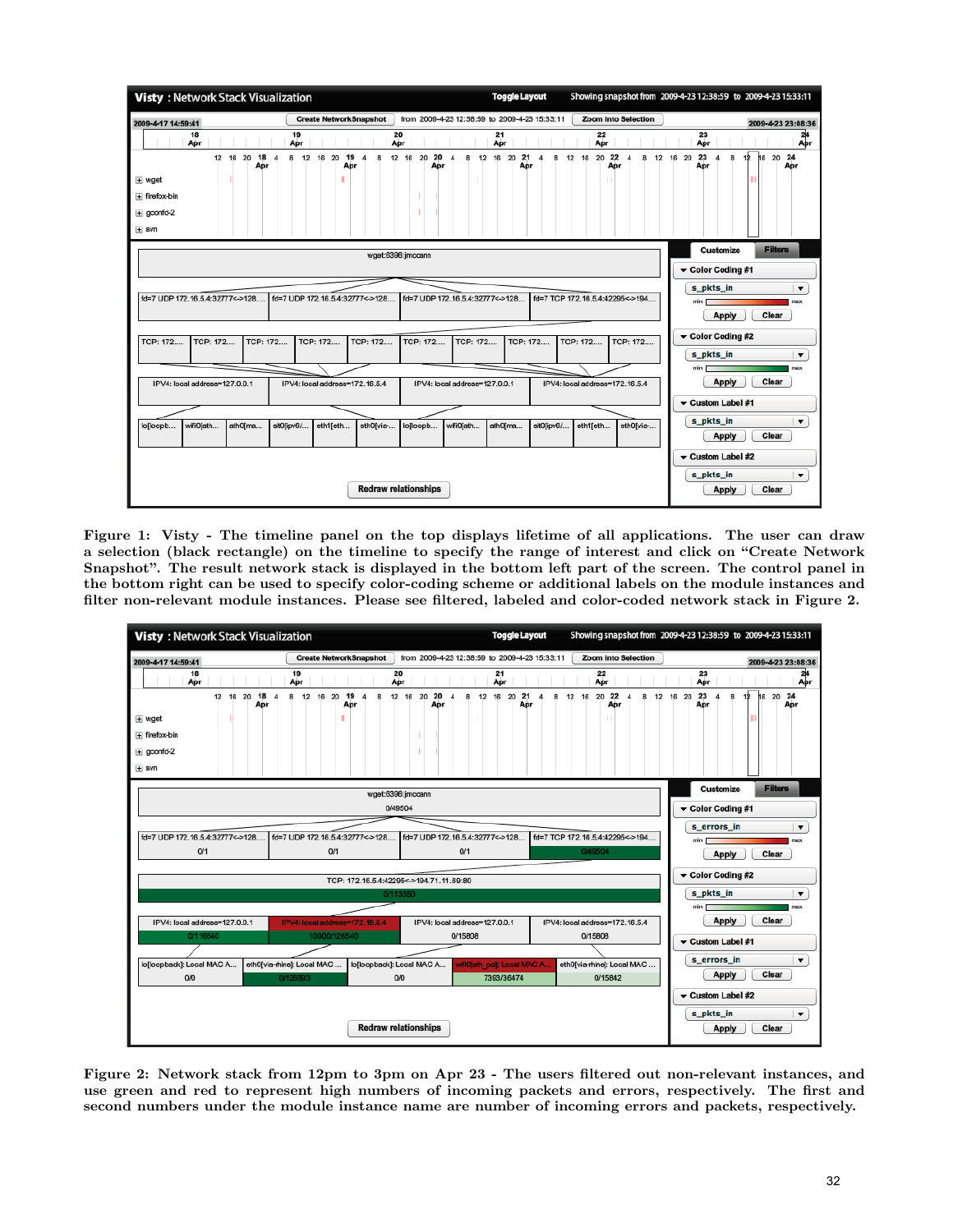

Figure 3: Data collection architecture. The collection daemon retrieves statistics from the kernel and a custom library call interposition module invoked via LD PRELOAD, and stores them in a database for later analysis.

Moreover, we would like to provide an easy way for users to locate possible problems in the network stack. As a result, we add color-coding mechanisms to the tool. Users can select what data field (e.g., number of packets in, number of errors, etc.) they want to color-code the module instances by, and makes it easy to locate outliers.

# 6. IMPLEMENTATION

Visty is a web-based application developed using Adobe Flex 3. We use a library called asSQL [1] to connect to a MySQL database that contains statistical snapshots of the entire network stack, retrieved several times a second by the collector shown in Figure 3.

Visty consists of 3 panels: timeline, stack and control panel. (See Figure 1.) The timeline panel is located at the top. It shows lifetime of all the applications in the data. Users select a period of time from the timeline and click on "Create NetworkSnapshot" button to load data within that period from the database. Once the data is returned from the database, the network stack is visualized on the stack panel, which is located in the bottom left of the screen. The control panel in the bottom right corner of the screen provides filtering and color-coding mechanisms for further exploration.

#### 6.1 Timeline Panel

This panel is designed to show an overview of the data and help users choose the time range that they want to see the network stack. There are two timelines in this panel. (See Figure 4.) The one on the top is called main timeline. This timeline shows the entire range of the data. Users can draw a box on the main timeline to specify the duration of data shown in the detail timeline beneath it. The detail timeline displays the lifetime of all application instances, grouped by application (e.g., wget, firefox, and svn) using color-coded rectangles. The darker the color of the rectangle is, the higher number of that application instances are running at that time. Clicking on the "+" symbol in front of the application name shows all instances of that particular application. Users can draw a selection box on the detail timeline to specify a time range to build the network stack. The label on the top of the timeline changes according to the selected range. Users can zoom into the selected range by clicking on "Zoom into Selection". When users have finished choosing the time range, they can click on "Create Network-Snapshot" button to load data from the database and build the network stack.

#### 6.2 Stack Panel

Once users have clicked on the "Create NetworkSnapshot" button, the network stack is visualized in the panel below. (See Figure 5.) A major obstacle to representing the network stack trace is the diversity of behaviors and features exhibited in network architectures. Communication functions are grouped as layers according to their common features. Different authors have interpreted the RFCs differently regarding whether the Link Layer (and the four-layer TCP/IP model) covers physical layer issues or a "hardware layer" is assumed below the link layer. In this paper, we use the OSI model as a reference.

Each module instance is represented as a box. Relationships between module instances are visualized as lines between the boxes. The boxes are placed vertically by layers and horizontally by time. The highest layer module instances are placed on the top of the stack panel while the lowest layer module instances are placed in the bottom of the stack panel. Module instances are placed from left to right according to its creation time; oldest on the left to newest at the right. Moving the mouse pointer over a module instance triggers a tooltip that shows details of that particular module, highlights all of its relationships. Clicking on the module instance creates a popup that displays all detail information about that module instance.

#### 6.3 Control Panel

The control panel consists of two tabs:

#### *6.3.1 Customize Tab*

Users can open the popup to see information in each module instance. However, there should be a way to show some part of the information in all module instances at the same time. Visty allows users to show any two specified data fields on the box using the custom label controls. (See Figure 6.) Moreover, a number alone does not help the users see the trends or spot anomalies. Therefore, we implement a customizable color-coding mechanism into Visty. Users can select up to two fields that they want to color-code the boxes by. The boxes are divided into two parts; the upper part has color corresponding to color code 1 (white to red) while the lower part has color corresponding to color code 2 (white to green). The darker color represents higher value.

#### *6.3.2 Filter Tab*

Visty allows users to filter out irrelevant data from the network stack. In control panel, there are checkboxes labeled by module instance names, which are grouped by layer. Users can show or hide the module instances in the network stack by checking or unchecking these checkboxes. (See Figure 7.)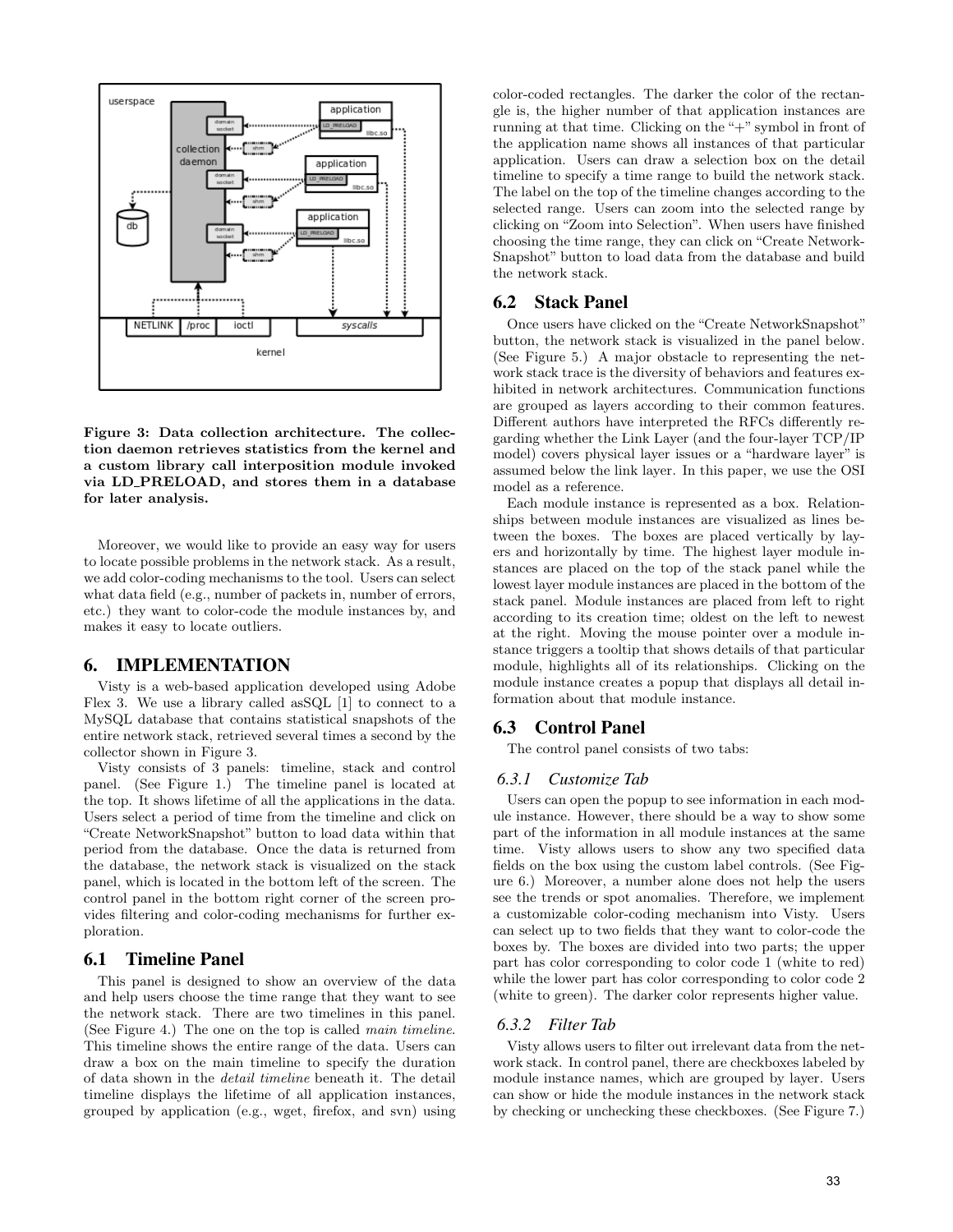

Figure 4: Timeline Panel - (above) This dataset was collected while four applications were running: wget, firefox, gconfd, svn. (below) Users can expand to see all instances of each application.



Figure 5: Stack Panel - The network stack is shown on the left. Placing a cursor over a box highlights it and all of its relationships. The user clicks on a box the bring up the popup that shows more details.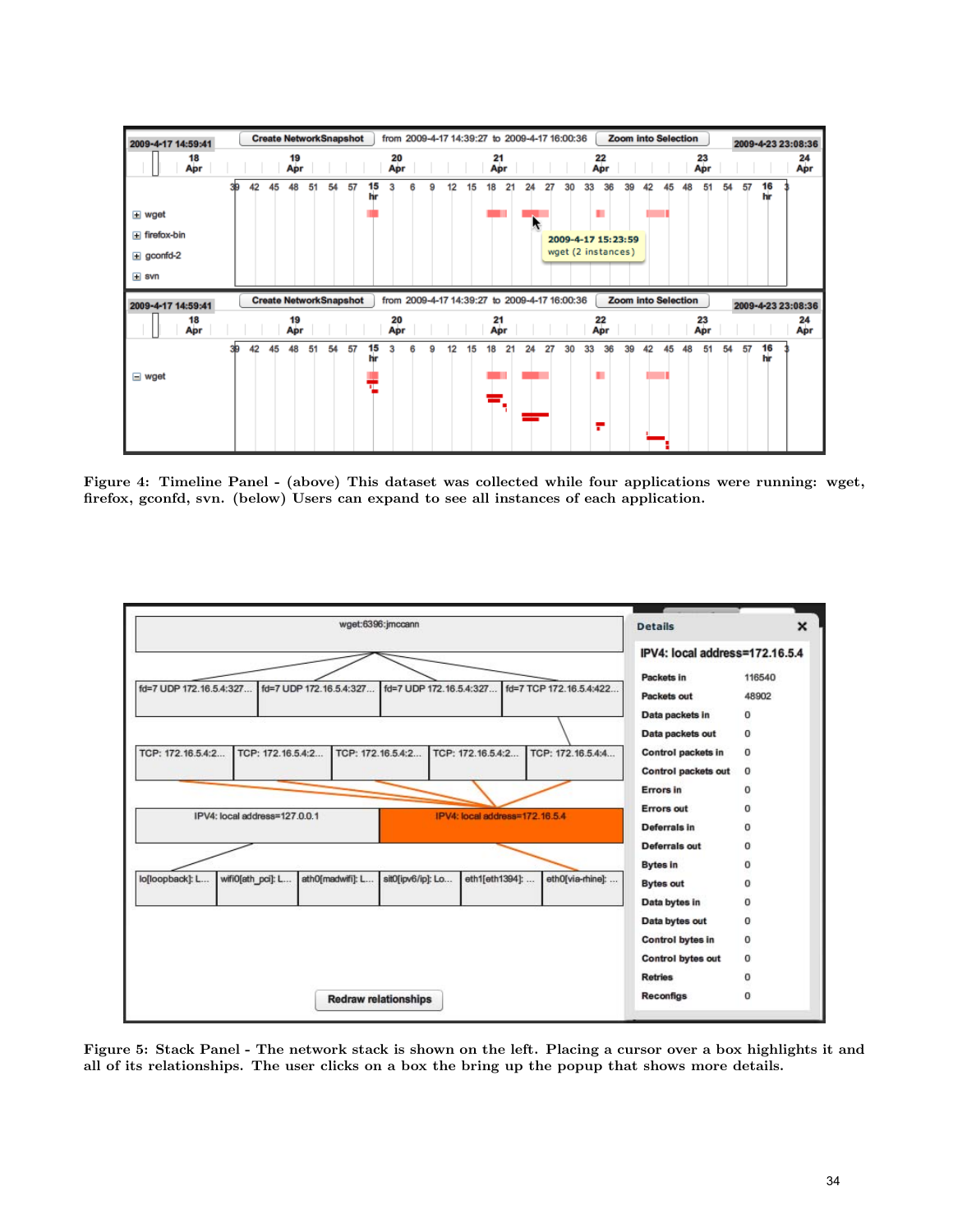

Figure 6: Control Panel - Customize Tab: Visty allows users to select up to two fields that they want to use to color-code the boxes. Also, the users can choose to display any two specified data fields on the box by selecting the field names from the "custom label" drop-down lists.



Figure 7: Control Panel - Filter Tab: Users can show or hide the module instances in the network stack by checking or unchecking these checkboxes. The module instances are grouped by layers.

# 7. RESULTS

# 7.1 Use Case Examples

This section describes two example scenarios when Visty may be used.

# *7.1.1 IT Support*

Steve, a typical user, is running an alpha version of an instant messaging application. He runs into network problems while using the software, and is not sure whether it is caused by the bugs in this software, a network connection problem, or something else. To find out what really happened, Steve contacts the instant messaging support team to send someone over. Jane, a technician, visits Steve and starts the data collection tool. She then asks Steve to use the instant messaging software the same way as he did before until the same problems occur again. Jane stops the data collection tool and loads the collected data into Visty. She specifies the time when the problem occurred from the timeline panel on the top and creates network snapshot for that period. Visty generates and displays the network stack for that period of time. Jane filters out irrelevant module instances on the generated network stack so using the controls on the "filters" tab on the right. She then sets the color coding scheme to help her locate module instances with high error or retransmission rates. There is a red spot in several of the TCP socket module instances. From the stack visualization, Jane notices that these TCP sockets were created by several different applications, and the instant messaging software appears to be waiting for TCP to transmit outgo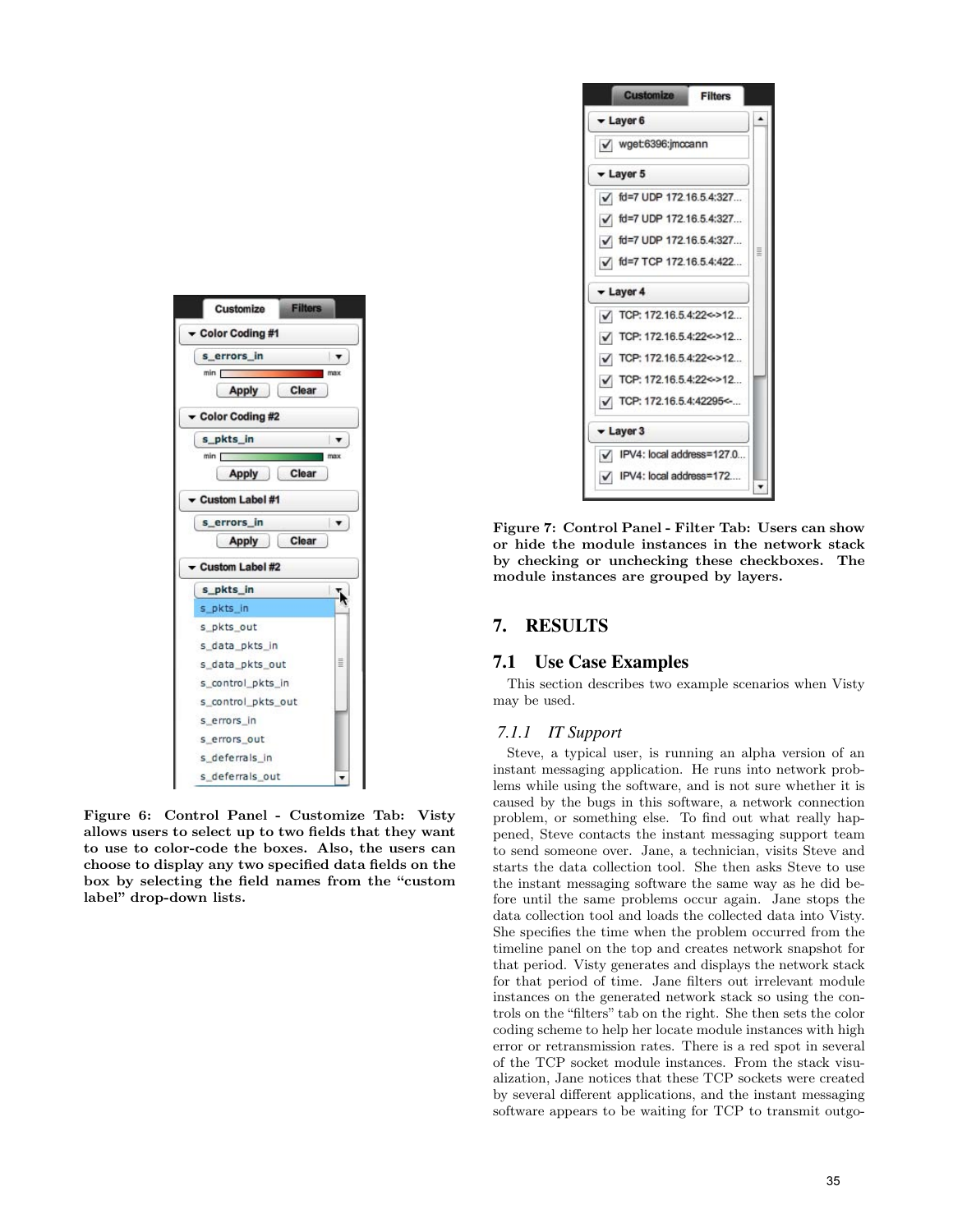ing segments. She also sees that the Ethernet interface is displaying errors, and suspects the messaging application is not at fault. Further diagnosis reveals that auto-negotiation between the host and Ethernet switch had malfunctioned, resulting in mismatched Ethernet duplex settings.

#### *7.1.2 Learning*

Wayne is an instructor of Introduction to Computer Networks course. After going over the slides and explaining the details of each network layer, he wants to show the real example of how these layers are tied together to the students in addition to illustrated graphics from the textbooks, so he starts the data collection tool and opens his web browser and Twitter client. He visits the department website and tweets a few short messages into Twitter, then stops the data collection tool and opens Visty. He specifies the time range of the data that was just collected and creates network snapshot. The students now can see the network stack of Wayne's recent activities. He can use the visualization to explain more about how data flows from his web browser through the layers to the web server, and vice versa.

#### 7.2 Analysis of Sample Data

This sample data was a modification of collected data on one machine from Apr 17, 2009 to Apr 23, 2009. The analysts loaded data into Visty and saw from the timeline that the user was running wget from 12:50 to 15:15, approximately, on Apr 23. They wanted to see what was happening during that period so they specified that range and created a network snapshot. (See Figure 2.) From the links representing dependencies between modules, they found that wget created four sockets: three services were in connectionless mode using ports number 32777 and one service was in connection-oriented mode using port number 42285. With the connection-oriented mode, the wget application established a connection to the other end by requesting a service from the TCP/IP protocol. A connection was created between host IP address 172.16.5.4 on port number 42295 and the server IP address 194.71.11.69 on port number 80. By using IPv4 (i.e., Internet Protocol version 4), packets were sent to the eth0 module, an Ethernet card, which was connected to an ISP.

The color coding method was used to locate module instances with high errors. They used green to represent high numbers of incoming packets and red to represent high number of incoming errors for each module instance. A green spot in connection-oriented socket showed the highest usage of this module among all four sockets, while a red spot in the wifi0 module pointed out high numbers of incoming errors, indicating some problems which this interface. They discussed with the data collector who explained that this network card was not used during that time, but not disabled. This concluded that the high number of incoming errors was caused by wireless sensing from this device. There was also another red spot in the IP layer which suggested a possible problem. This could be caused by the fault in IP layer on the machine or from the medium. They made an assumption that IP layer on that machine was working properly and therefore looked for other possible problems from the source. They discussed with the data collector again and finally found that the router malfunctioned and corrupted a large number of packets.

## 8. FUTURE WORK

The timeline can still be improved by showing not only the application layer information, but also information from lower layers.

The network stack visualization could be improved by making better use of the available space. We tried to use the width of the boxes to encode another dimension of the data, e.g. number of incoming or outgoing links, however, we found that the labels for instances which had low number of links could not be displayed because the boxes were too small. An appropriate trade-off decision has to be made. Scalability is another important issue. One interesting problem would be how to display the module instances when the number of instances is very large, e.g. for servers with large numbers of simultaneous connections. Also, the current design supports only data that follows the OSI model strictly. However, real networks can be more complex, with tunneling, VPN, proxies, etc. which can be more difficult to visualize.

More features related to automatic performance diagnosis can be added to assist analysis. The tool may provide suggestions of possible problems in the data and allows the users to examine the details.

For educational purposes, it may be useful to be able to have a video playback feature to show how the network stack was constructed and changed over time. This will allow the students to see changes and understand the data flow stepby-step.

# 9. CONCLUSION

Communication across the network is complicated. Communication functions are grouped into related and manageable layers, but each layer hides information such as loss and retransmissions from layers that depend upon it. Even if an expert understands how each layer of network architecture is actually related, locating errors and bottlenecks caused by these layers is still a challenging task. Combining with the fact that the amount of data which the network data collection tool can generate is usually large, this kind of analysis can take an unreasonable amount of time and effort.

In this paper, we describe a network stack visualization tool called Visty that assists in cross-layer network performance analysis. Visty provides users with an overview of the network stack over time, allows them to systematically explore the network stack within any specified period of time, and to use their knowledge to locate errors or bottlenecks hidden shown by the data. Visty is designed to be simple but can be enhanced into a more advanced diagnosis tool for advanced users. Moreover, Visty may be used as an educational tool to help students understand the network stack and relationships between each layer.

#### 10. ACKNOWLEDGEMENT

The authors would like to thank Dr. Neil Spring for his guidance and all the reviewers for their thoughtful comments.

# 11. REFERENCES

- [1] assql.  $http://code.google.com/p/assql/$  (Jul 2009).
- [2] Big brother. http://bb4.com (Sep 2009).
- [3] Cricket. http://cricket.sourceforge.net (Sep 2009).